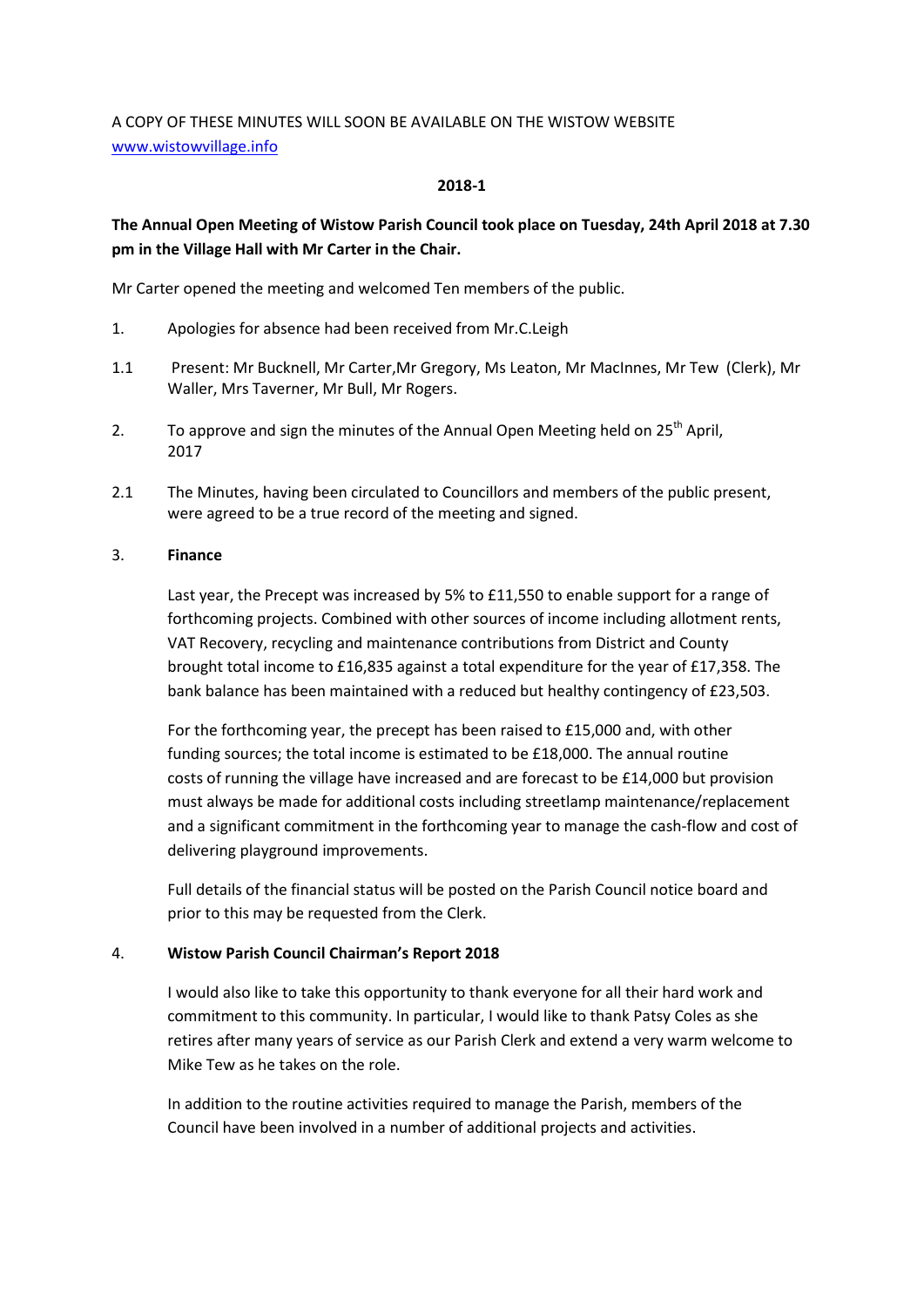#### 2018-2

Traffic Calming – The Traffic sensing signs have now been installed and have lived upto expectations in every way. The data capture and download and analysis Capability enables the identification of optimal times and days to operate Speed watch in order to target speeding issues more effectively; in particular, identification of repeat offenders.

 Speedwatch - The Speedwatch team continues to work cooperatively with other local councils to maximise the use of the equipment.

 Parish Plan – Members of the Parish Council have prepared a list of projects that could be taken forward as part of a Parish Plan. However, a Parish Plan requires community involvement and cannot be undertaken by the Parish Council. We would like to hear from anyone interested in taking this forward.

 Village Hall – Village Hall refurbishment options are once again being considered in the light of available funding and the opportunities presented by its Licensed status as part of the Keep Wistow Flowing community project.

 Playground – Purchase of new Zip-Wire equipment from Parish Council reserve funds was considered as a means of improving the playground quickly. Unfortunately, cash flow issues prevent this as an option and applications for grant funding are now being finalised. This is part of a comprehensive renovation of the playground and needs to be supported by public consultation.

 Keep Wistow Flowing – Following notice from the owners of their intent to close the Three Horseshoes Public House, the Parish Council took action to register the premises, its gardens and its car park as an Asset of Community Value. Members of the Parish Council have also been actively involved in the establishment of a "Pop up Pub" in the Village Hall and in a campaign to raise funds and submit a bid to purchase. This formed a limited company and submitted a commercially viable bid to the owners prior to the ACV deadline. While this bid was rejected, the Three Horseshoes is now protected from development and can now only be sold as a Public House until the ACV expires.

#### 5. Playground Mr MacInnes

As per previous years remedial repairs have been undertaken by ourselves in line with our yearly inspection recommendations (re-grassing areas of the football pitch, filling in holes in the slide, replacing caps, the intended upgrade to the park has been through the loop and back again, despite decisions being agreed we have decided not to do part works and invest major amounts as a pc, we are in the process of rewriting the funding bid for the whole £35K with minimal investment from ourselves, makes a lot more sense for the parish in the long term.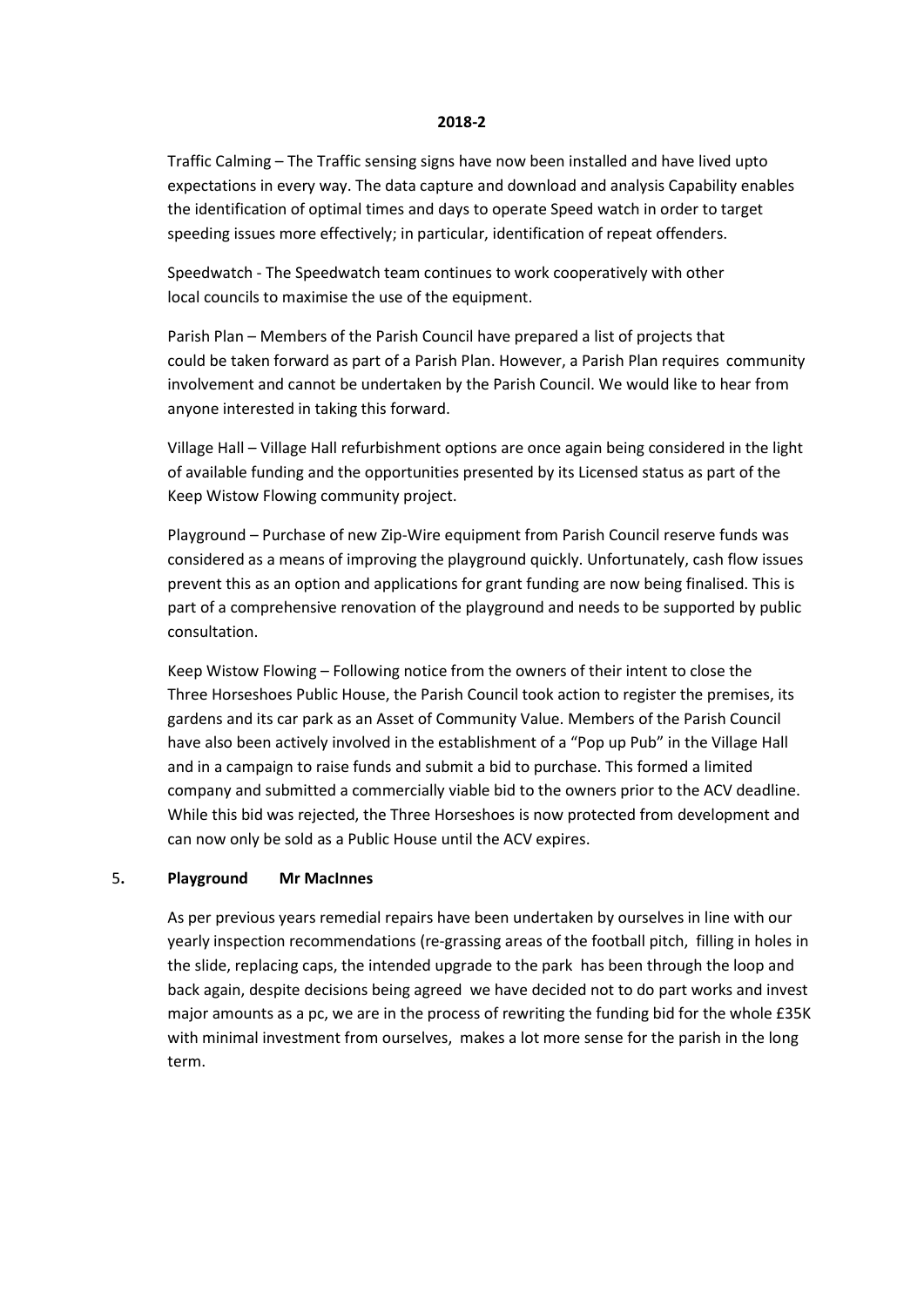#### 2018-3

## Speed watch

 Speed watch has proved effective and as per previous years there is a reduction in both the amount of speeding offenders and the excessive speeds they are travelling through the village, Our visual speed sign has also shown our village overall does not have a significant speeding problem

## 6. Village Hall

 With the closure of the Pub, the village hall has been turned into a part time pub which has proved very successful and makes the Hall ambient more conducive, and the increase in airflow means a less musty and damp smell, broadband and a couple of more effective heaters have been introduced until such time as we know the outcome of the three horseshoes, no major plans for the hall are in the pipeline, Fun day music night is taking place on the  $14<sup>th</sup>$  July and a cricket/rounder's tournament is arranged for early august

## 7. Litter

 Litter continues to be an irritant, mostly from passing traffic throwing rubbish out at both ends of the village as they pass through the village, the Raveley bends endured its usual illegal dumping of builders/plumbers waste, Material / tv units and a caravan. It is planned to try and undertake the annual voluntary Wistow clean up over the weekend of the 12/13 May if we can get the litter grabbers / hi viz and bags from HDC.

## 8. Countryside Report – Mr Gregory

 To date other than a broken plank on a bridge leading to Broughton, which has been repaired, I have found no serious issues on any of the paths I have walked. The paths are well signed, clearly marked and easy to follow, offering those that choose the opportunity to see the wonderful surrounding countryside that is available

# 9. Website / Facebook- Clerk

Recently the clerk has taken on the responsibility of taking over the running of the website and the new face book page which will increase the communication with the residents of the village; we are hoping to make it interesting and informative, we aim to increase communications between yourselves and the Council, in addition to the other communication channels we already use. We work to serve our community and strive to do the best for the village. We hope that this medium will enable you to interact with us and enhance our opportunities together. We are planning to include information about village events, Planning applications and Agendas and Minutes and issues that the Council is addressing.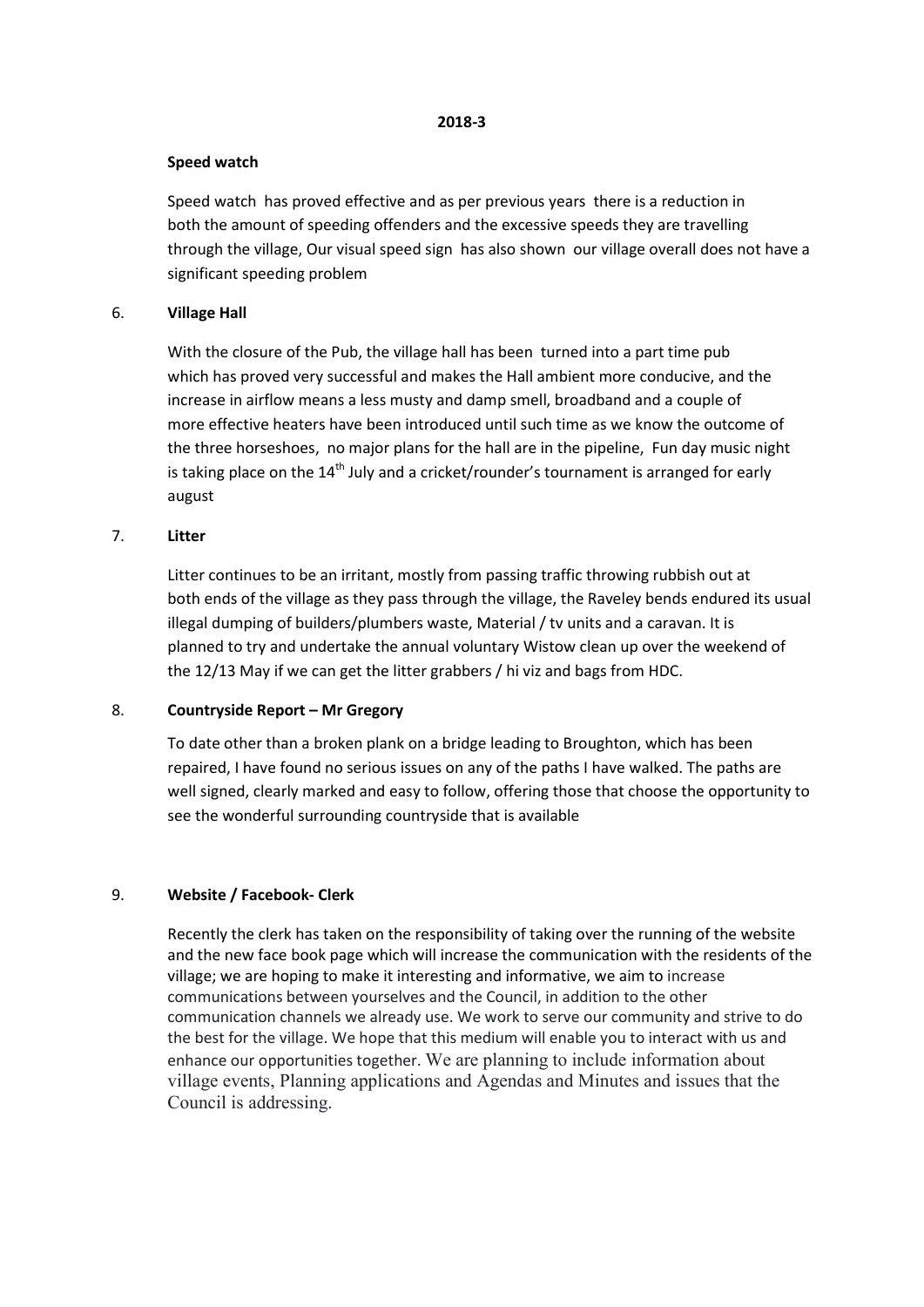#### 2018-4

- 10. WI report was submitted by the President of Wistow WI, and prior to the meeting WI leaflets were handed out to those that were present.
- 10. Close of meeting

There being no further business the meeting closed at 7.45pm

## Annual Report

Wistow WI

2017 - 2018

Last September our total membership was 32, but coming into September 2017 we have 34 members. Members' meetings have been averaging 20 plus. We had 23 visitors over the year and several have become members.

October Susan Normington was re-elected our President at the Annual Meeting. Sara Parker was re-elected as Treasurer, and Esme Render was elected as Secretary, taking over from Jean Duke.

November: We all enjoyed 'Making A Christmas Arrangement' with one of our members, and these beautiful displays lasted well into the New Year. We used winter foliage with a large white candle as the centrepiece in a small basket. Even the non-florists were delighted with their efforts.

December: 26 members and several partners enjoyed our traditional Christmas Party. The food was supplied and prepared by the committee members –. This was followed by games and the evening concluded with presents from 'Secret Santa'.

January: We had a 'Games Night', which was enjoyed by everyone. It was our first meeting back after the Christmas break and gave us time to socialise with friends and to sift through the 2017 resolutions and choose the ones we would like to see debated at the next NFWI Annual meeting.

February: Members' Night - One of our members taught us to make lovely cards for Valentine's Day. They were made of ribands, glitter and beads. March: 'The Making of Chocolate' with Sue Stevens. This was a great evening learning how chocolates were made and then the tasting and buying. .

April: Liz Carter gave us a talk about 'Work Houses'. We were brought back to another time. We learnt that although Workhouses were feared, the workhouse helped in times of trouble, providing food and a hospital-come care home for the elderly who might otherwise died of starvation on the streets.

May: A 'Visit to Flag Fen' - a lovely summer's evening walk around Flag Fen with our guide, who brought alive the ancient life of the people who once lived there. Everyone enjoyed the evening.